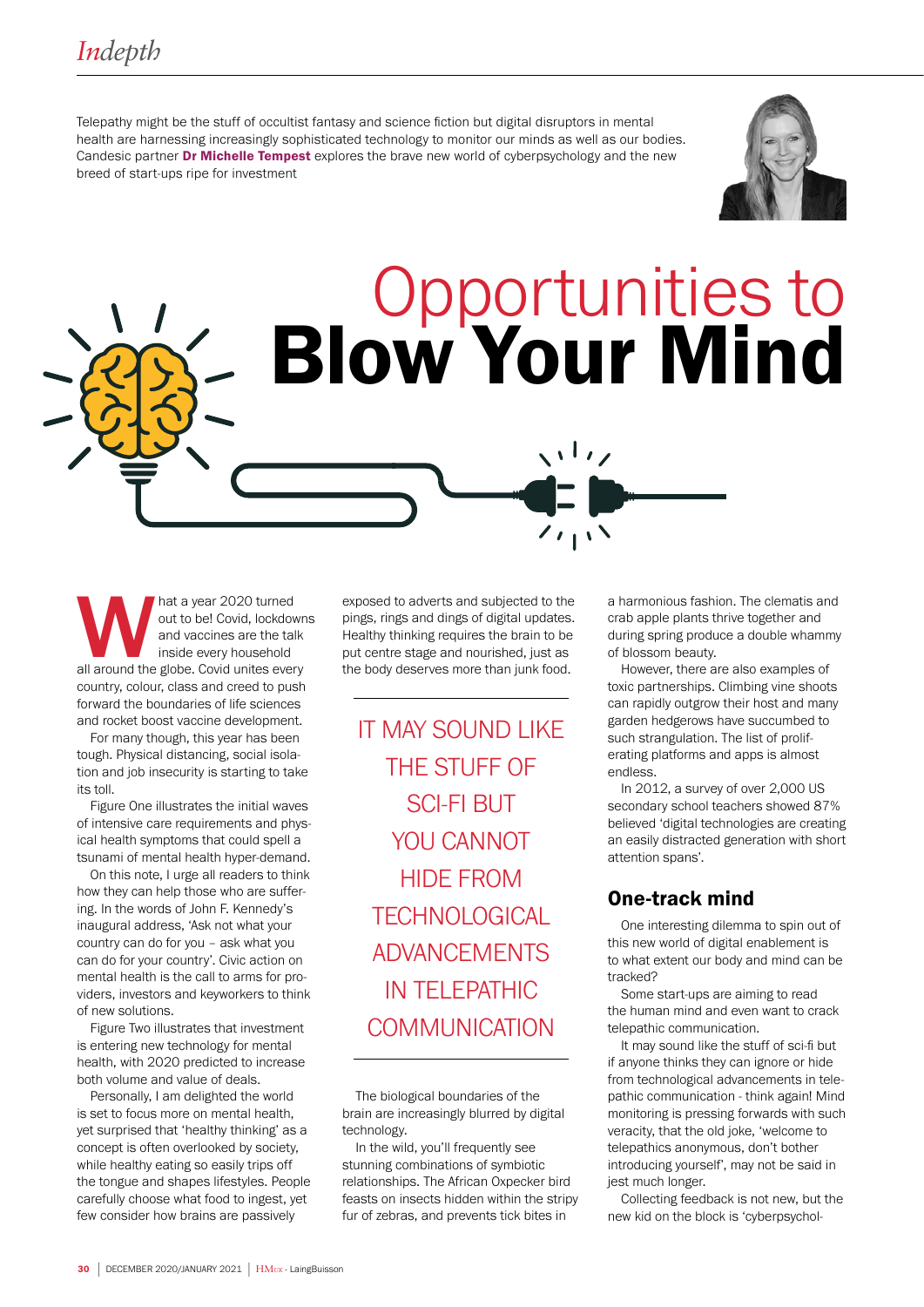#### FIGURE ONE COVID-19 IS PREDICTED TO HAVE A LONG-TERM IMPACT ON PSYCHO-SOCIAL ISSUES DRIVING DEMAND FOR MENTAL HEALTH SERVICES



NOTE SURVEY OF 1,099 UK ADULTS EXPLORING CONCERNS ABOUT THE IMPACT OF THE COVID-19 PANDEMIC ON THEIR MENTAL WELLBEING, MARCH 2020 SOURCE CONCEPTUAL MODEL FROM DR. VICTOR TSENG (ATLANTA, USA); CANDESIC ANALYSIS

ogy', where feedback can be captured passively.

This newly coined term is about technology recording data direct from the body and brain. To date, cyberpsychology has only been used around the fringes of the video gaming world.

Some games require players to attach

themselves to a heart rate monitor. The video game then uses this information to deliberately keep gamers between defined psychological parameters of arousal. The game gets spiced up when their heart rate drops to ensure the player is kept above the boredom threshold, and toned down when their heart races

to maintain arousal below panic level.

The aim is to mesmerise the full spectrum of video gamers, with a calmer experience for first time scaredy-cats through to the full-blown epic experience for adrenaline junkies.

Cyberpsychology monitoring is becoming both more mainstream and commer-

## FIGURE TWO INVESTMENT IN MENTAL HEALTH TECHNOLOGY HAS SKYROCKETED IN 2020



Investment in mental health is set to grow both volume and value of deals

The number of deals has more than tripled

The increase in funding is being driven by big deals – the average deal size in 2019 was £5.4m, compared to £11.6m in Q1 2020

'In just the last few weeks, we have experienced over 15x increase in usage of our platform, including measuring outcomes remotely and using wellness tools and our various coping mechanisms.'

CEO, Digital Health Platform

NOTE 1 2020 FORECAST BASED ON FIRST QUARTER DATA **SOURCE CANDESIC RESEARCH AND ANALYSIS**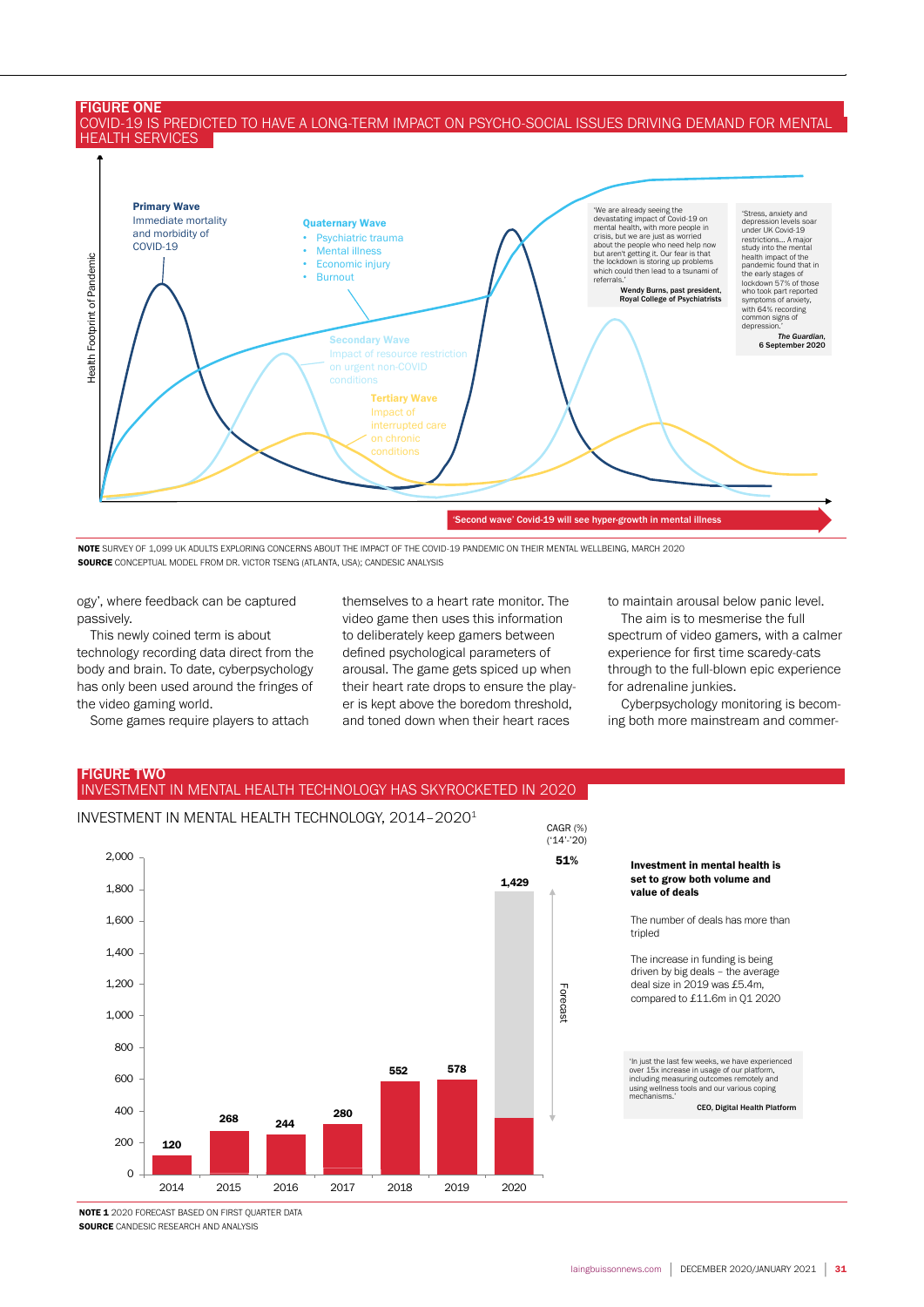#### FIGURE THREE CYBERPSYCHOLOGY - CREEPY OR CARING?



Electroencephalography (EEG)



Electrooculography (EOG)



Galvanic Skin Response (GSR)



Electromyography (EMG)



Gastrointestinal Motility Monitor (GIMM)

#### **SOURCE** CANDESIC RESEARCH AND ANALYSIS

cialised. Collecting biometric feedback was previously restricted to the realms of research labs, but interest is sprouting up to delve deeper into the brain's internal world of activity.

Take the example of recording the brain's waveforms. This can be done by sticking electrodes all over the head, via Electroencephalography (EEG).

Figure Three illustrates some other measures in the bag of tricks of cyberpsychology:

**Electrooculography (EOG) mon**itors eye movements and pupil

size. How much the pupil dilates can be a tell-tale unconscious sign of attraction. Some dating websites are on the cusp of adding EOG technology to their online platforms

- Galvanic Skin Response (GSR) to measure arousal, stress and engagement by measuring skin conductance
- Electromyography (EMG) to measure muscle tension and stress, tracking spatio-tempo-

ral characteristics of electrical impulses associated with muscle contractions

• Gastronintestinal Motility Monitor (GIMM) used to monitor gut motility. For many this may be sharing too much information! It's also a bit more involved as it requires swallowing a special ingestible device, encased in a capsule, which opens up inside the digestive tract and uncurls, in a similar way to opening up origami paper, to reveal the monitoring sensors

## FIGURE FOUR THE ADOPTION OF TELEHEALTH SOLUTIONS ARE ACCELERATING RAPIDLY, THROUGHOUT EUROPE



Covid-19 has put on a spotlight on telehealth and digital adoption in mental health

Telehealth usage — on the part of both patients and providers - has meaningfully accelerated due to Covid-19 and payers' responsive initiatives

Going forward, telehealth use will likely come down but remain above prepandemic levels as providers expand their offerings and as patients embrace the technology

Companies can ensure they are futurefacing by offering telehealth solutions for their customers